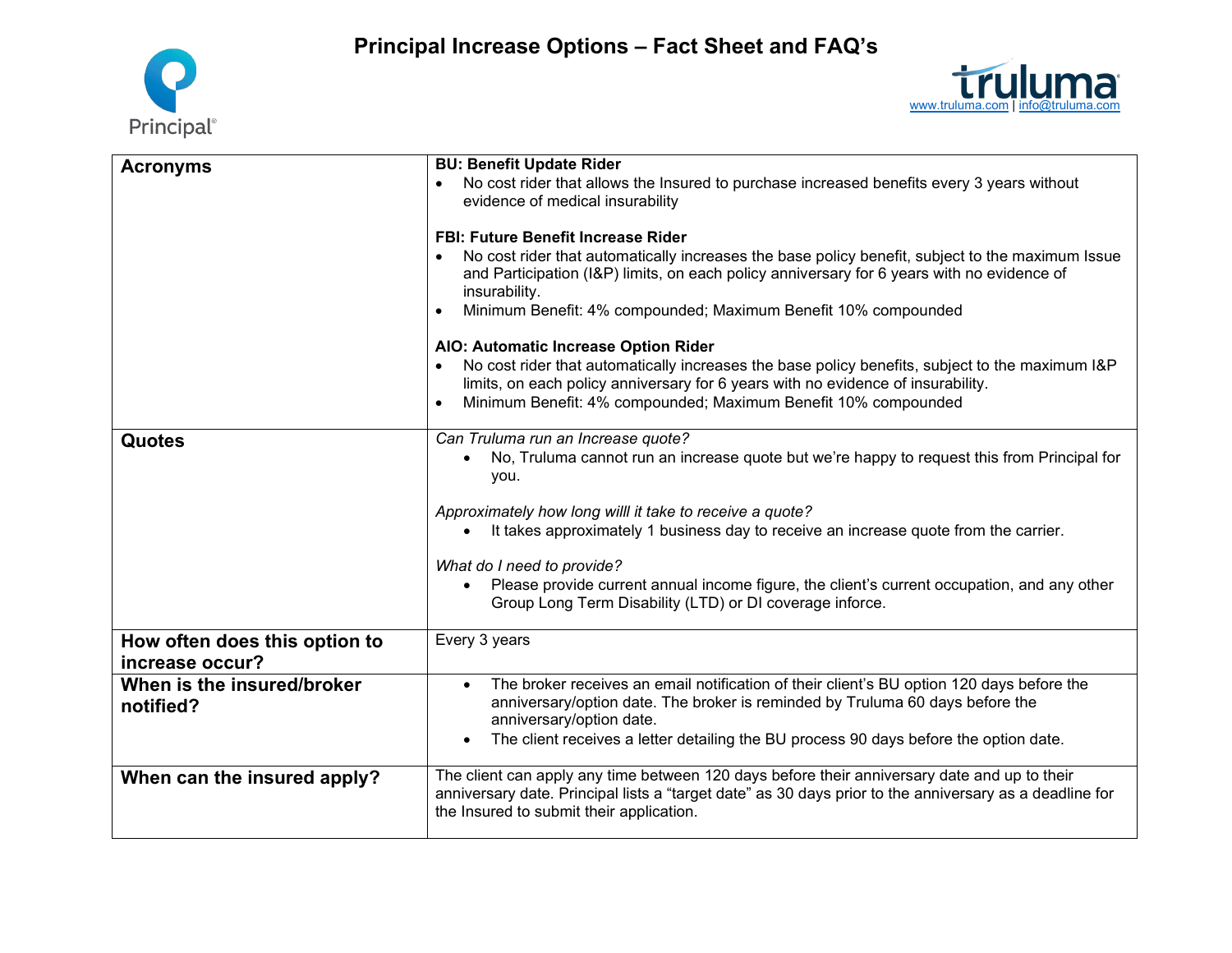**Principal Increase Options – Fact Sheet and FAQ's**





| <b>Normal Application Process</b>     | The client must sign and submit the on-page application with financials to Principal every 3 years.<br>This can be done through the Inforce Coordinator at Truluma or online via Principal's agent<br>portal. All future underwriting correspondence will be sent directly to the submittor of the<br>application.<br>The action of submitting a BU application automatically renews this rider, regardless of<br>eligiblity for an actual increase in benefits.<br>The application can be signed using DocuSign (ask Truluma for additional information).<br>The eApp is also available for submission of a BU application.<br>Financials are required to begin underwriting.<br>$\bullet$<br>After receiving the application, Principal conducts an initial review of the materials provided,<br>and will reach out if additional information is needed.<br>If no further information is needed, underwriters review the income and current inforce<br>$\bullet$<br>coverage to determine the maximum increase in benefit the Insured qualifies for.<br>When underwriting makes a decision they notify the Inforce Policy Coordinator at Truluma<br>$\bullet$<br>as well as the client via a mailed letter.<br>The Insured must accept between 50% and 100% of the increase in order to maintain the<br><b>BU</b> rider<br>NOTE: the Insured may choose to accept less than 50% of the offer but doing so will<br>$\circ$<br>automatically terminate the BU rider from the policy.<br>NOTE: if the Insured does not inform the underwriters of accepting anything less<br>$\circ$<br>than the 100% offer, the client will be charged for the full increase amount. |
|---------------------------------------|----------------------------------------------------------------------------------------------------------------------------------------------------------------------------------------------------------------------------------------------------------------------------------------------------------------------------------------------------------------------------------------------------------------------------------------------------------------------------------------------------------------------------------------------------------------------------------------------------------------------------------------------------------------------------------------------------------------------------------------------------------------------------------------------------------------------------------------------------------------------------------------------------------------------------------------------------------------------------------------------------------------------------------------------------------------------------------------------------------------------------------------------------------------------------------------------------------------------------------------------------------------------------------------------------------------------------------------------------------------------------------------------------------------------------------------------------------------------------------------------------------------------------------------------------------------------------------------------------------------------------------------------------------------------|
| <b>Base Policy Changes</b>            | The Insured must pay the difference in premium in order to place the increase inforce.<br>Will the policy be on a new policy or layered onto the base?<br>The increase amount is added to the same policy with all definitions, provisions, rates, and<br>discounts.                                                                                                                                                                                                                                                                                                                                                                                                                                                                                                                                                                                                                                                                                                                                                                                                                                                                                                                                                                                                                                                                                                                                                                                                                                                                                                                                                                                                 |
|                                       | Is the broker added to the base policy?<br>In order to service the increase, brokers must be appointed with Principal and applied to the<br>policy before the increase application is submitted.                                                                                                                                                                                                                                                                                                                                                                                                                                                                                                                                                                                                                                                                                                                                                                                                                                                                                                                                                                                                                                                                                                                                                                                                                                                                                                                                                                                                                                                                     |
| <b>Off-Anniversary Qualifications</b> | Available once every 3 years if the Insured, within the last 90 days, had these qualifying events:<br>1) loses Group LTD insurance due to changes in employment<br>$\circ$<br>2) has realized at least a permanent 50% increase in earnings (20% in approved states)<br>$\circ$<br>AND<br>3) if the application is submitted up to 90 days after anniversary date.<br>Off-Anniversary option is not available to clients at or over the age of 52.                                                                                                                                                                                                                                                                                                                                                                                                                                                                                                                                                                                                                                                                                                                                                                                                                                                                                                                                                                                                                                                                                                                                                                                                                   |